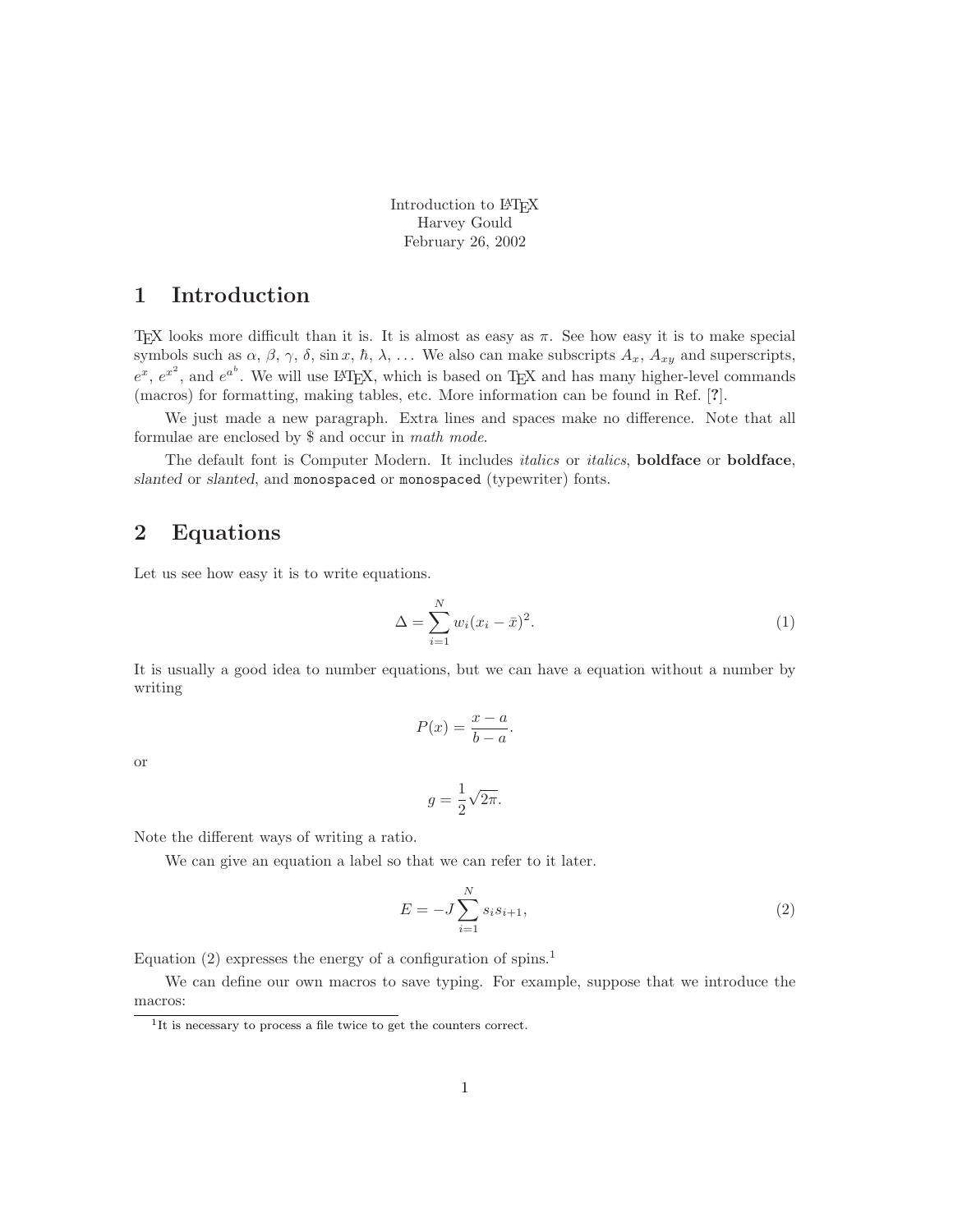\newcommand{\lb}{{\langle}}  $\verb|\newcommand{{\rb}{f\rangle}|$ 

Then we can write the average value of *x* as

\begin{equation}  $\lb x \rb = 3$ \end{equation}

The result is

$$
\langle x \rangle = 3. \tag{3}
$$

Examples of more complicated equations:

$$
I = \int_{-\infty}^{\infty} f(x) \, dx. \tag{4}
$$

We can do some fine tuning by adding small amounts of horizontal spacing:

\, small space \! negative space

as is done in (4).

We also can align several equations:

$$
a = b \tag{5}
$$

$$
c = d,\t\t(6)
$$

or number them as subequations:

$$
a = b \tag{7a}
$$

$$
c = d. \t\t(7b)
$$

We can also have different cases:

$$
m(T) = \begin{cases} 0 & T > T_c \\ \left(1 - \left[\sinh 2\beta J\right]^{-4}\right)^{1/8} & T < T_c \end{cases}
$$
 (8)

write matrices

$$
\mathbf{T} = \begin{pmatrix} T_{++} & T_{+-} \\ T_{-+} & T_{--} \end{pmatrix},
$$
\n
$$
= \begin{pmatrix} e^{\beta(J+B)} & e^{-\beta J} \\ e^{-\beta J} & e^{\beta(J-B)} \end{pmatrix}.
$$
\n
$$
(9)
$$

and

$$
\sum_{i} \vec{A} \cdot \vec{B} = -P \int \mathbf{r} \cdot \hat{\mathbf{n}} \, dA = P \int \vec{\nabla} \cdot \mathbf{r} \, dV \tag{10}
$$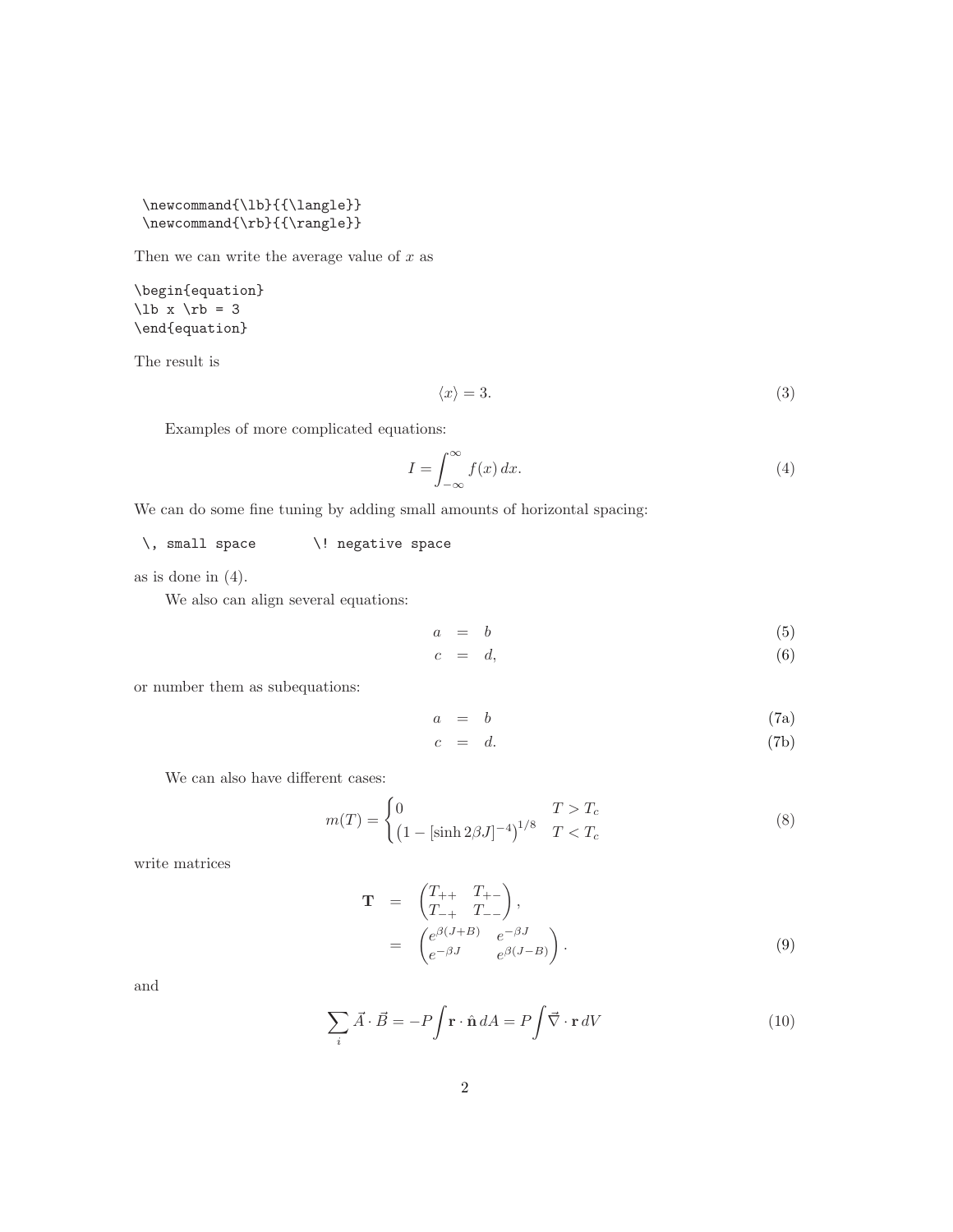#### **3 Tables**

Tables are a little more difficult until you get the knack. TeX automatically calculates the width of the columns.

| lattice           | d.             | q  | $T_{\rm mf}/T_c$ |
|-------------------|----------------|----|------------------|
| square            | $\mathfrak{D}$ | 4  | 1.763            |
| triangular        | $\mathfrak{D}$ | 6  | 1.648            |
| diamond           | 3              | 4  | 1.479            |
| simple cubic      | 3              | 6  | 1.330            |
| $_{\mathrm{bcc}}$ | 3              | 8  | 1.260            |
| fcc               | 3              | 12 | 1.225            |

Table 1: Comparison of the mean-field predictions for the critical temperature of the Ising model with exact results and the best known estimates for different spatial dimensions *d* and lattice symmetries.

### **4 Lists**

Some example of formatted lists include the following:

- 1. bread
- 2. cheese
- Tom
- Dick

## **5 Figures**

We can make figures bigger or smaller by scaling them. Figure 1 is an eps file with the bounding box already defined. Figure 2 has been scaled by 50%. It sometimes can be difficult to place the figures in the desired places.

Figure 1: Show me a sine.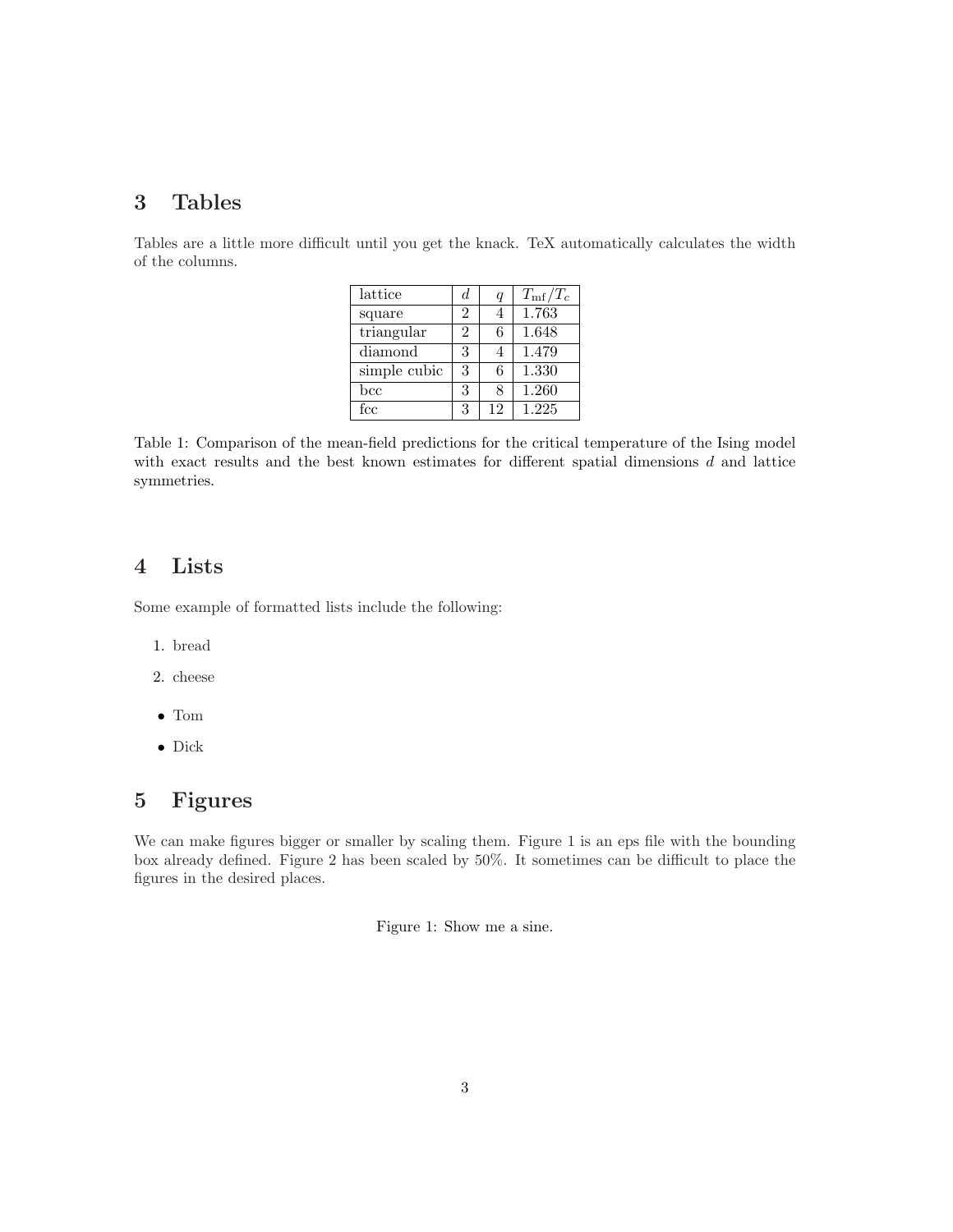Figure 2: Plot of the Lennard-Jones potential  $u(r)$ . The potential is characterized by a length  $\sigma$ and an energy  $\epsilon$ .

## **6 Literal text**

It is desirable to print program code exactly as it is typed in a monospaced font. Use \begin{verbatim}and \end{verbatim}as in the following example:

```
public void computeArea()
{
   this.area = this.length*this.length;
   System.out.println("Area = " + this.area);
}
```
The command \verbatiminput{programs/Square.java}\will allow you to list the file Square.java in the directory programs.

## **7 Special Symbols**

#### **7.1 Common Greek letters**

These commands may be used only in math mode. Only the most common letters are included.

*α,β,γ,* Γ*, δ,* ∆*, , ζ, η, θ,* Θ*, κ, λ,*Λ*, µ, ν, ξ,*Ξ*,π,* Π*, ρ, σ, τ, φ,* Φ*, χ, ψ,* Ψ*,ω,* Ω

#### **7.2 Special symbols**

The derivative is defined as

$$
\frac{dy}{dx} = \lim_{\Delta x \to 0} \frac{\Delta y}{\Delta x} \tag{11}
$$

$$
f(x) \to y \quad \text{as} \quad x \to x_0 \tag{12}
$$

$$
f(x) \underset{x \to x_0}{\longrightarrow} y \tag{13}
$$

Order of magnitude:

$$
\log_{10} f \simeq n \tag{14}
$$

$$
f(x) \sim 10^n \tag{15}
$$